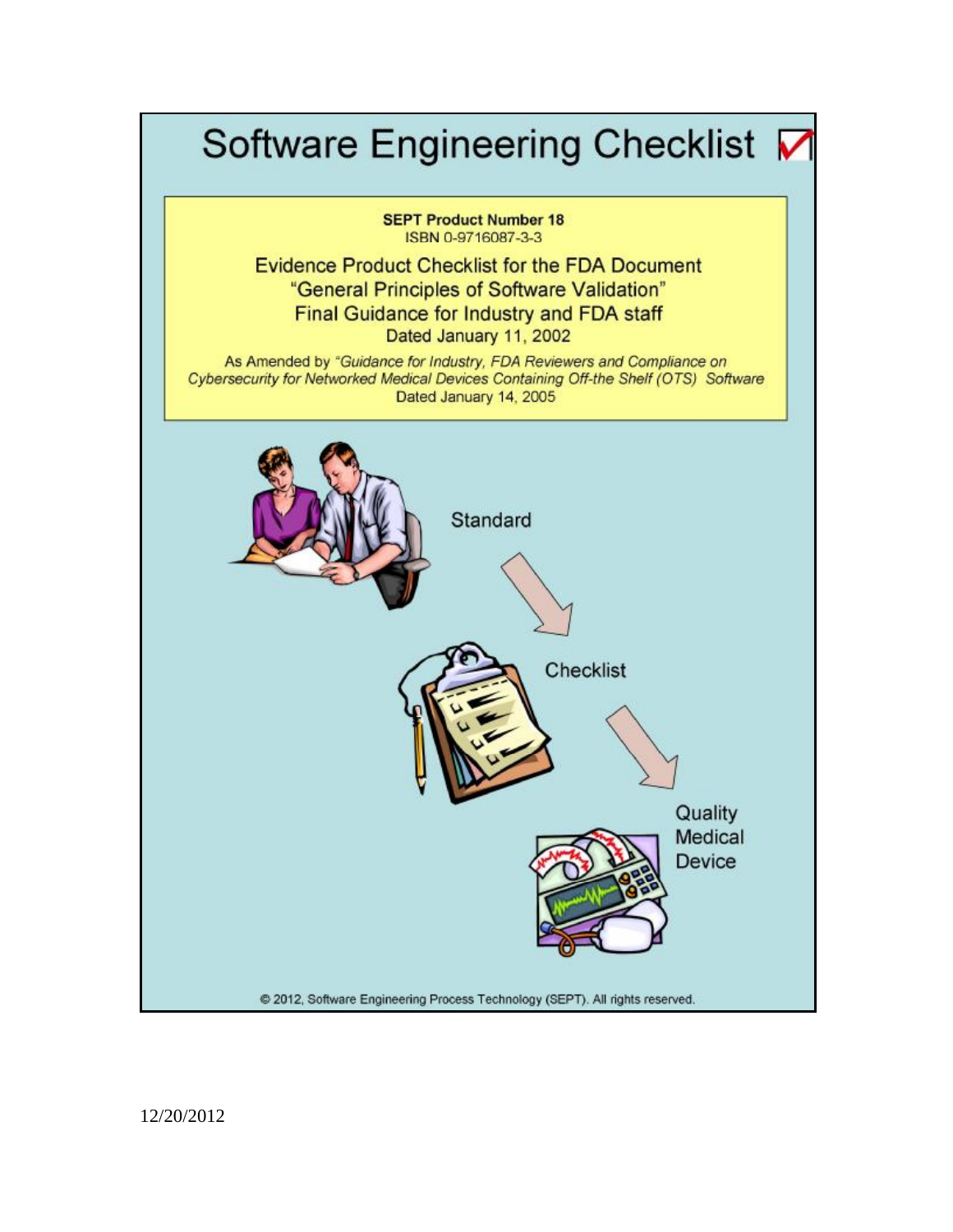## **Evidence Product Checklist For the FDA Document**

# **General Principles of Software Validation; Final Guidance for Industry and FDA Staff**

**Release Date: January 11, 2002** 

ISBN 0-9716087-3-3

**As Amended by** *"Guidance for Industry, FDA Reviewers and Compliance on Cybersecurity for Networked Medical Devices Containing Off-the Shelf (OTS) Software* 

January 14, 2005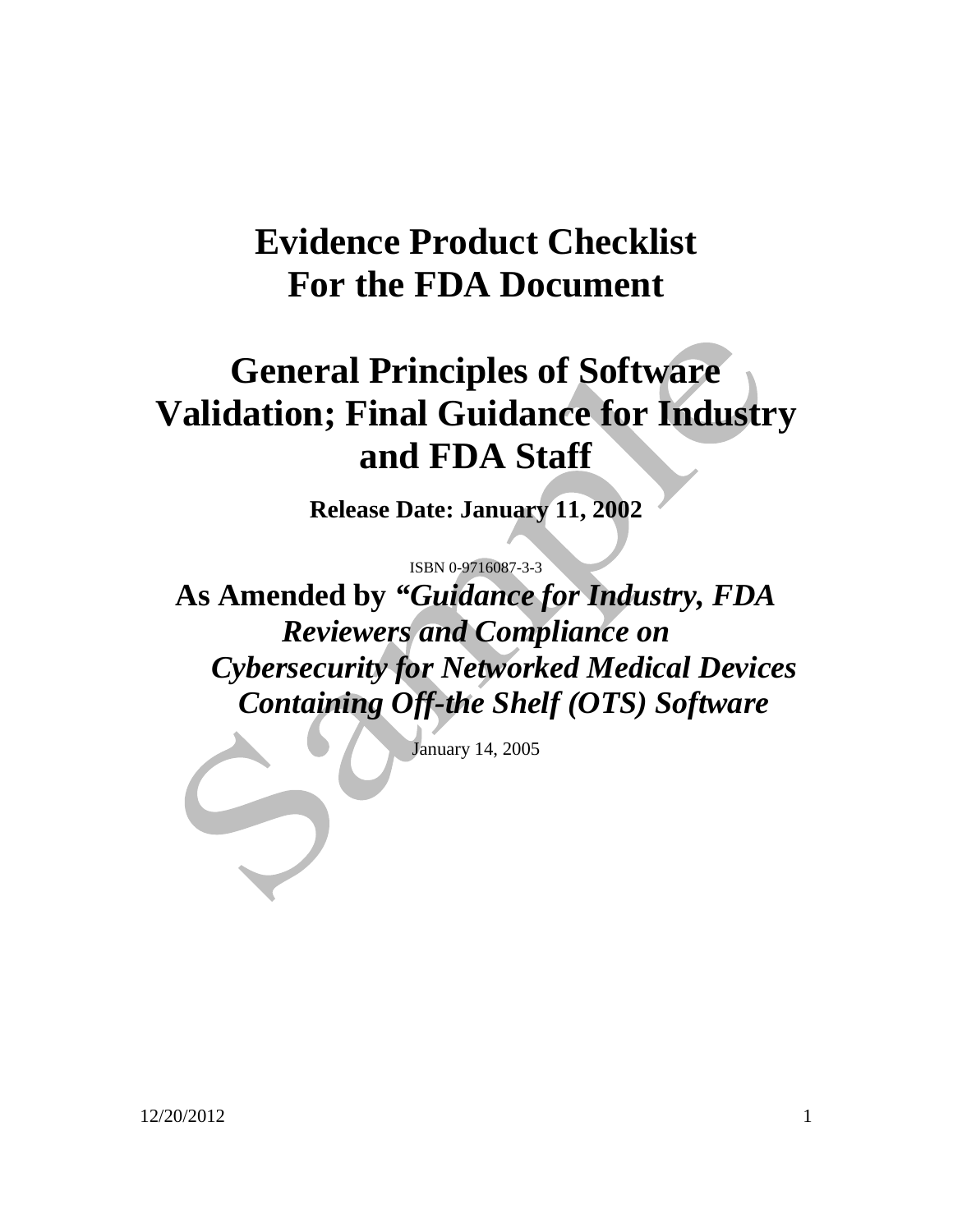## **Evidence Product Checklist For the FDA Document**

## **General Principles of Software Validation; Final Guidance for Industry and FDA Staff**

**Release Date: January 11, 2002** 

ISBN 0-9716087-3-3

**As Amended by** *"Guidance for Industry, FDA Reviewers and Compliance on Cybersecurity for Networked Medical Devices Containing Off-the Shelf (OTS) Software* 

January 14, 2005

Author: Stan Magee, CCP

SEPT Product Number 18

Produced by Software Engineering Process Technology (SEPT) 2725 NW Pine Cone Drive Issaquah, WA. 98027 Tel. 425-391-2344 E-mail: [stanmagee@smartwire.net](mailto:stanmagee@smartwire.net) Web Site: [www.12207.com](http://www.12207.com)

© 2005, Software Engineering Process Technology (SEPT). All rights reserved.

12/20/2012 2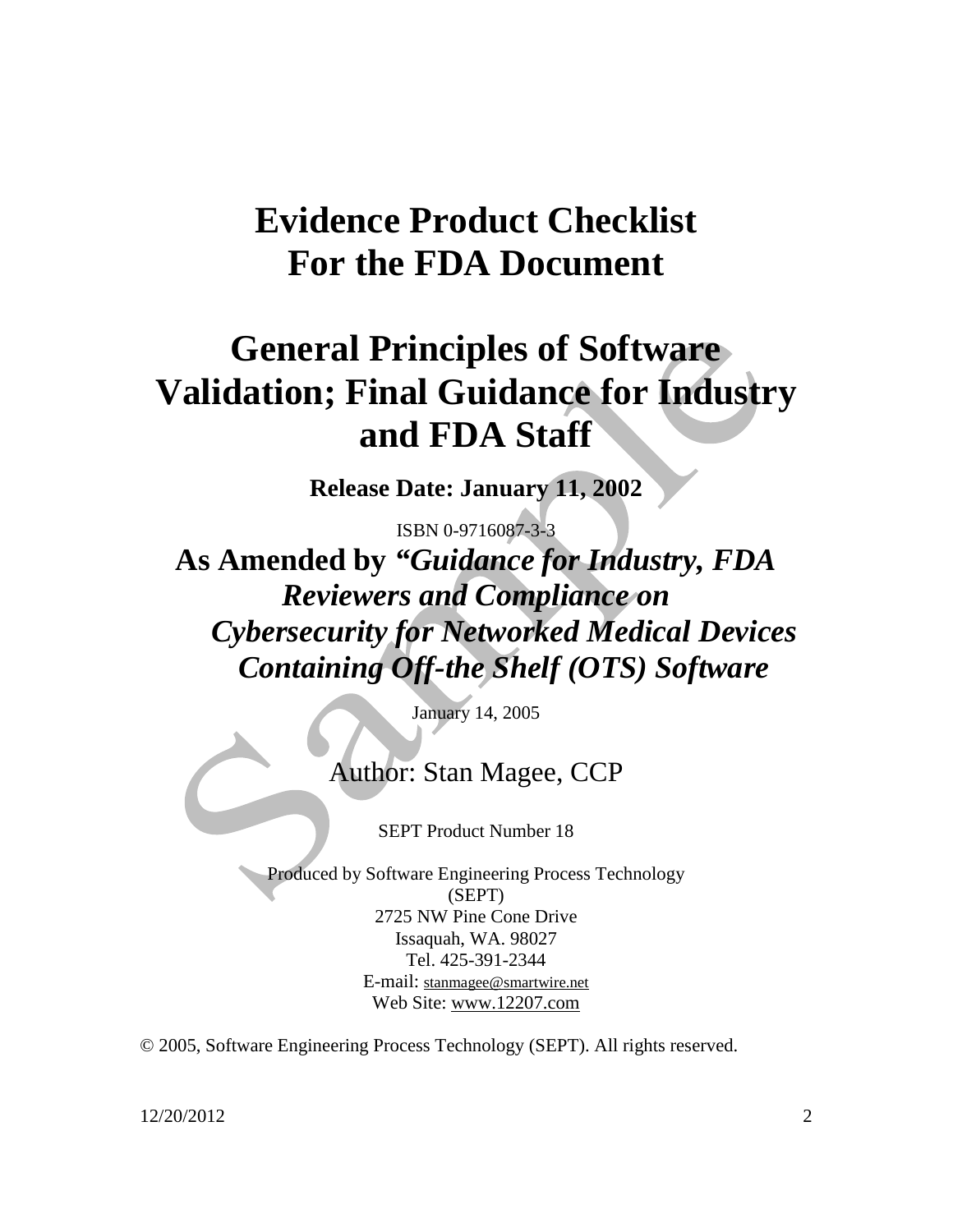## **General Principles of Software Validation; Final Guidance for Industry and FDA Staff**

Evidence Product Checklist

#### **Introduction**

The process of defining what is necessary for compliance with a software engineering process standard or guide such as "General Principles of Software Validation; Final Guidance for Industry and FDA Staff" is often confusing and laborious because the directions contained in the standards or guides are unclear or ambiguous. To aid in determining what is actually "required" by the document in the way of physical evidence of compliance, the experts at SEPT have produced this checklist. This checklist is constructed around a classification scheme of physical evidence comprised of policies, procedures, plans, records, documents, audits, and reviews. There must be an accompanying record of some type when an audit or review has been accomplished. This record would define the findings of the review or audit and any corrective action to be taken. For the sake of brevity this checklist does not call out a separate record for each review or audit. For this checklist "manuals, reports, scripts and specifications" are included in the document category. When the subject document references another document for physical evidence, the checklist does call out the requirements of the referenced document, such as "Compliance on Cybersecurity for Networked Medical Devices Containing Off-the Shelf (OTS) Software".

SEPT has carefully reviewed the document "General Principles of Software Validation; Final Guidance for Industry and FDA Staff" and defined the physical evidence required based upon this classification scheme. SEPT has conducted a second review of the complete list to ensure that the documents' producers did not leave out a physical piece of evidence that a "reasonable person" would expect to find. It could certainly be argued that if the document did not call it out then it is not required; however if the standard or guide were used by an enterprise to improve its process, then it would make sense to recognize missing documents. Therefore, there are documents specified in this checklist that are implied by the standard or guide, though not specifically called out in the document, and they are designated by an asterisk (\*) throughout this checklist. If a document is called out more than one time, only the first reference is stipulated.

There are occasional situations in which a procedure or document is not necessarily separate and could be contained within another document. For example, the Software Detail Specification Document could be a subset of Software Design Specification. SEPT has called out these individual items separately to ensure that the organization does not overlook any facet of physical evidence. If the organization does not require a separate document, and an item can be a subset of another document or record, then this fact should be denoted in the detail section of the checklist for that item. This should be done in the form of a statement reflecting that the information for this document may be found in section XX of Document XYZ. If the organizational requirements do not call for this physical evidence for a particular project, this should also be denoted with a

12/20/2012 3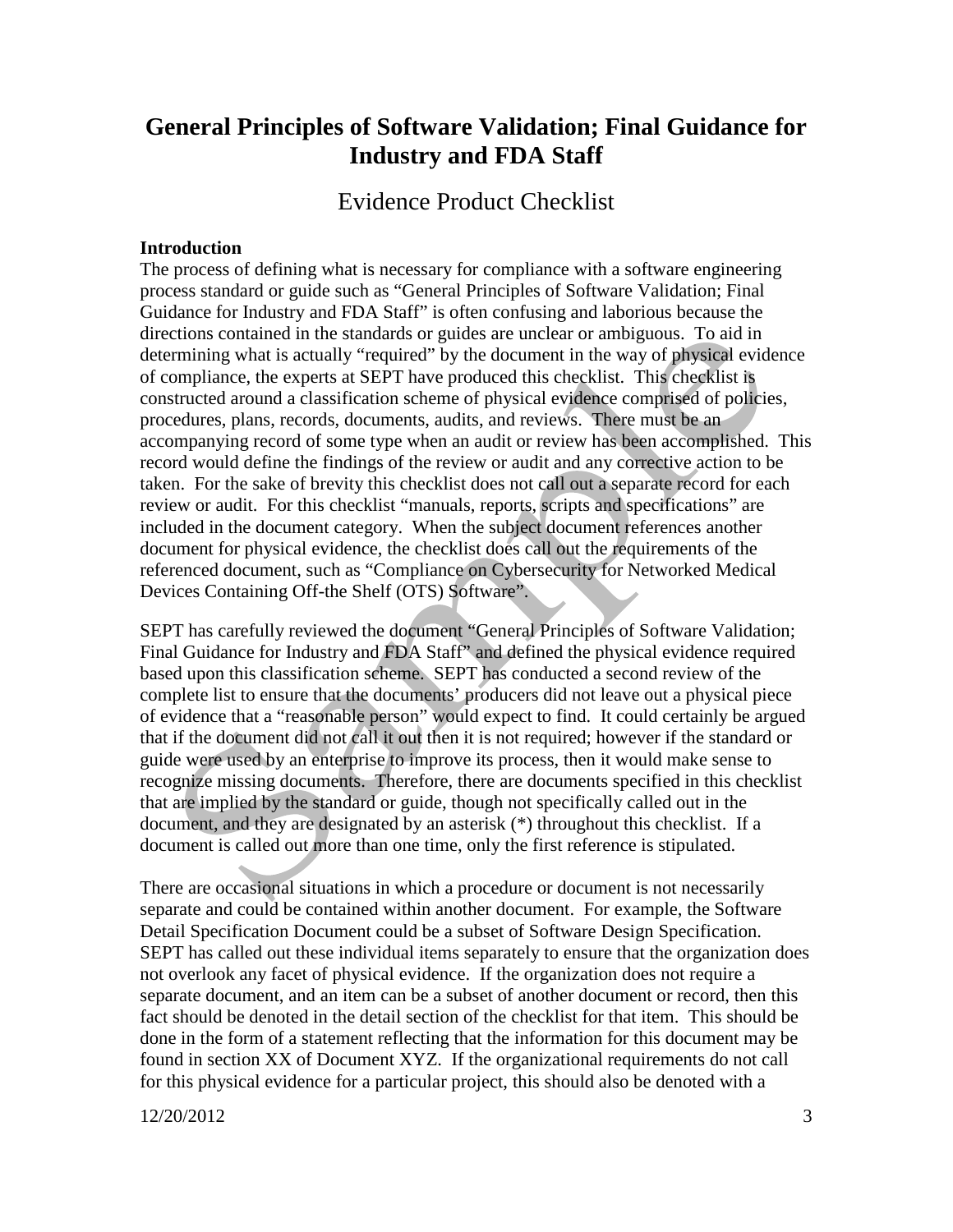statement reflecting that this physical evidence is not required and why. The reasons for the evidence not being required should be clearly presented in this statement. Further details on this step are provided in the Detail Steps section of the introduction. The size of these documents could vary from paragraphs to volumes depending upon the size and complexity of the software project or business requirements.

#### **General Principles of Software Validation Checklist**

This checklist was prepared by analyzing each clause of this draft document for the key words that signify a:

- Policy
- Procedure
- Plan
- Records
- Document (Including Manuals, Reports, Scripts and Specifications)
- Audit
- Review

This checklist specifies evidence that is software or system unique. After reviewing the completed document, the second review was conducted from a common sense "reasonable man" approach. If a document or other piece of evidence appeared to be required, but was not called out in the document, then it is added with an asterisk (\*) after its notation in the checklist. The information was transferred into checklist tables, based on the type of product or evidence.

#### **Using the Checklist**

When a company is planning to use "General Principles of Software Validation" as their software validation document for a project the company should review the evidence checklist. If the company's present process does not address a "General Principles of Software Validation" product, then this question should be asked: "Is the evidence product required for the type of software the business is producing?" If in the view of the company the evidence is not required, the rationale should be documented and inserted in the quality manual. This rationale should pass "*the reasonable person rule*." If the evidence is required, plans should be prepared to address the missing item(s).

#### **Detail Steps**

An enterprise should compare the proposed output of their software project or organization against the checklist. In doing this, they will find one of five conditions that exist for each item listed in the checklist. The following five conditions and the actions required by these conditions are listed in the table below.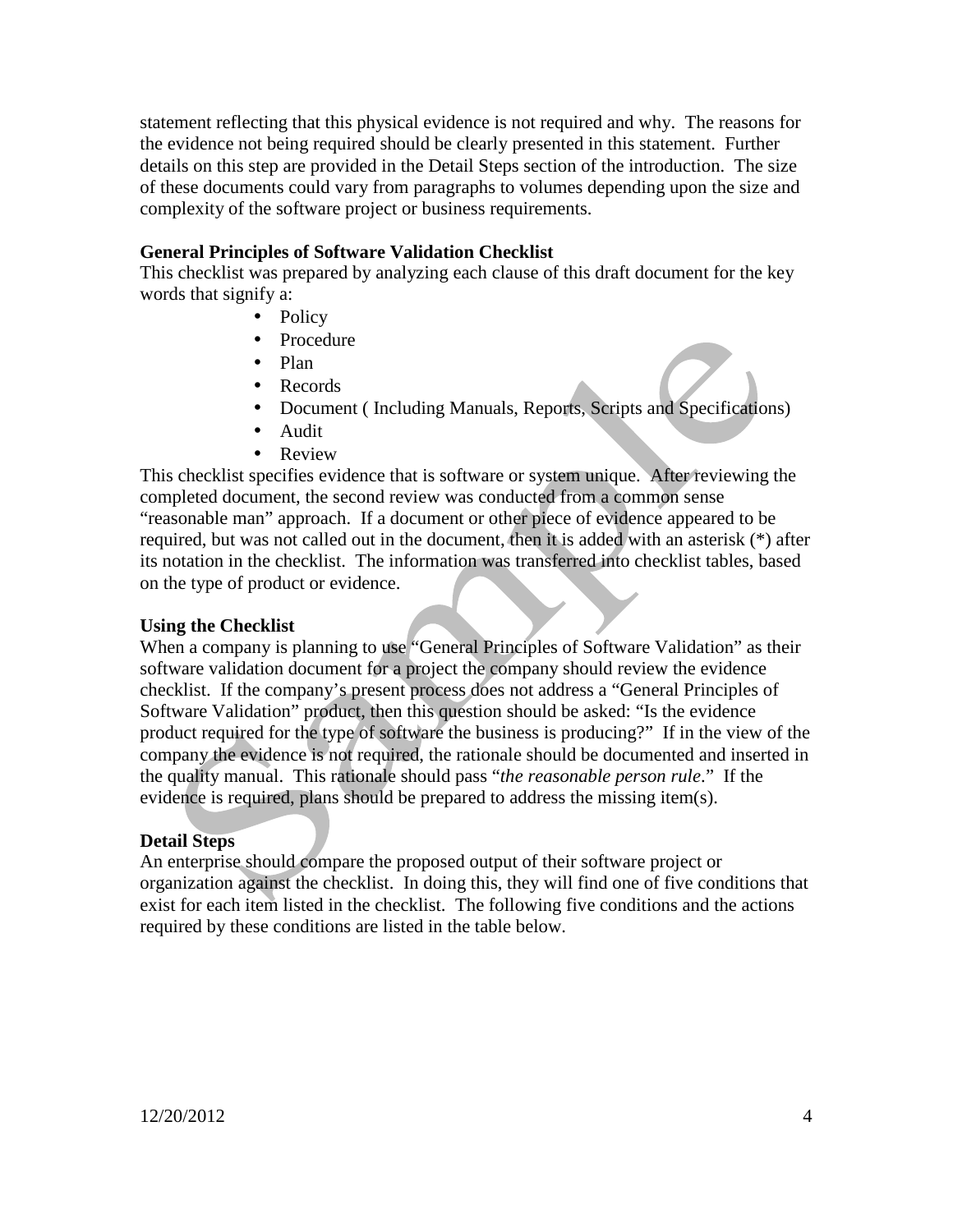|                | <b>Condition</b>                         | <b>Action Required</b>                |
|----------------|------------------------------------------|---------------------------------------|
| 1.             | The title of the documented              | Record in checklist that the          |
|                | evidence specified by the                | enterprise is compliant.              |
|                | checklist (document, plan, etc)          |                                       |
|                | <i>agrees</i> with the title of the      |                                       |
|                | evidence being planned by the            |                                       |
|                | enterprise.                              |                                       |
| 2.             | The title of the documented              | Record in the checklist the evidence  |
|                | evidence specified by the                | title the enterprise uses and record  |
|                | checklist (document, etc)                | that the enterprise is compliant, and |
|                | disagrees with the title of the          | the evidence is the same although     |
|                | evidence planned by the                  | the title is different.               |
|                | enterprise but the content is the        |                                       |
|                | same.                                    |                                       |
| 3.             | The title of the documented              | Record in the checklist the title of  |
|                | evidence specified by the                | the evidence (document, etc) in       |
|                | checklist (document, etc) is             | which this information is contained.  |
|                | combined with another piece of           |                                       |
|                | evidence.                                |                                       |
| $\mathbf{4}$ . | The title of the documented              | Record in the checklist that the      |
|                | evidence specified by the                | evidence is not required and the      |
|                | checklist (document, etc) is not         | rationale for this decision.          |
|                | <i>planned</i> by the enterprise because |                                       |
|                | it is not required.                      |                                       |
| 5 <sub>1</sub> | The title of the documented              | Record in the checklist when this     |
|                | evidence called out by the               | evidence will be planned and          |
|                | checklist (document, etc) is not         | reference a plan for accomplishing    |
|                | planned by the enterprise and            | the task.                             |
|                | <i>should be planned by it.</i>          |                                       |
|                |                                          |                                       |

### **Components of the Checklist**

This checklist is composed of 8 sections:

- Section 1. Introduction
- Section 2. Composites of all required and suggested "General Principles of Software Validation" evidence products.
- Sections 3-7. Individual checklists for each evidence type.
- Section 8. "About the Author"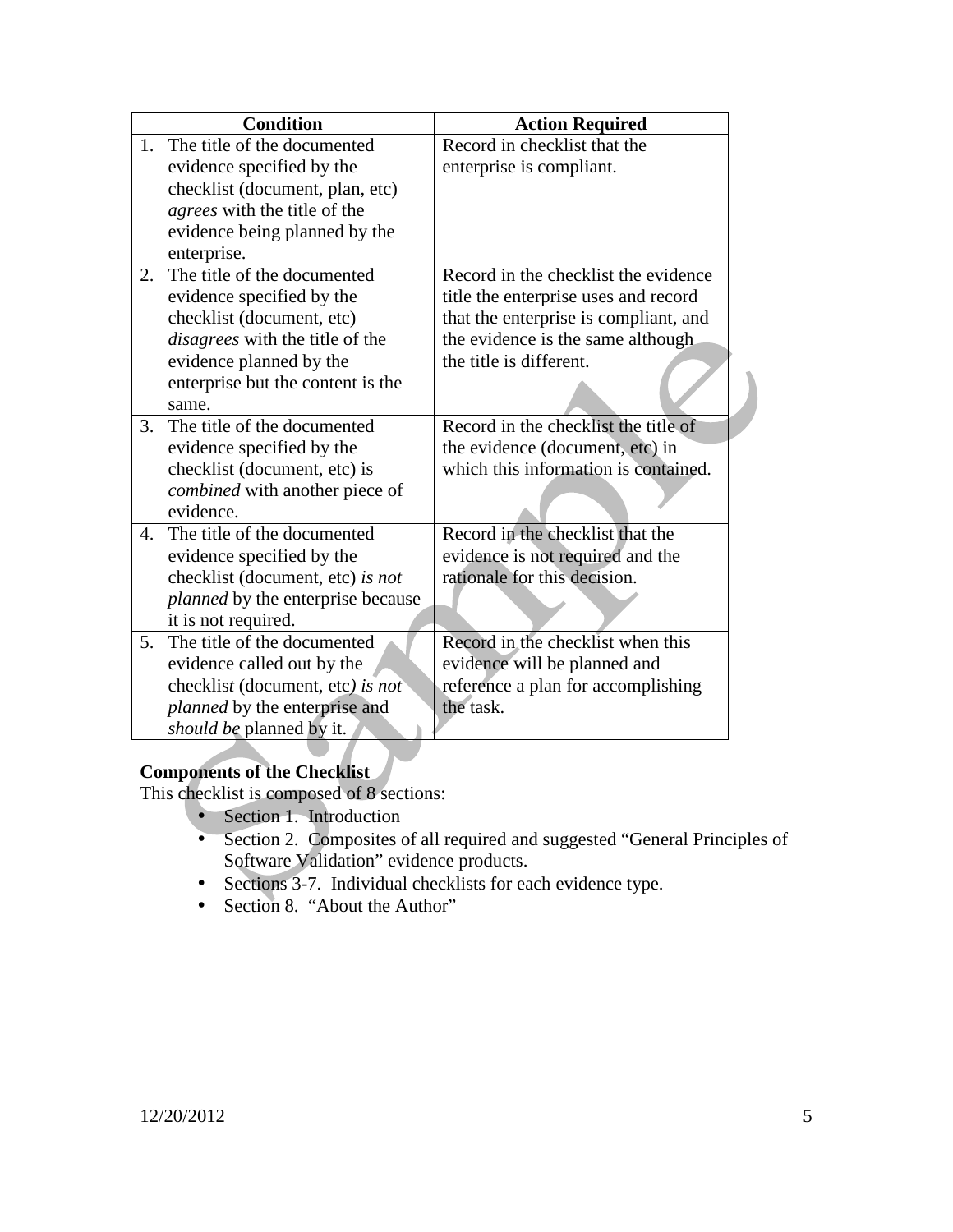#### **For Further Assistance**

If you need further assistance in meeting the requirements of this FDA guideline, please contact Noblitt  $\&$  Rueland who offers expertise in the areas FDA  $\&$  ISO regulatory requirements; including software development, software quality assurance, software compliance assessments, independent verification & validation, software testing, reverse engineering, and submissions. Noblitt & Rueland also provides software GMP audits, creation of software sections of 510(k), IDE, and PMA submissions. They may be contacted at:

Noblitt & Rueland 5405 Alton Parkway 5A, #530 Irvine, California 92604-3718, USA E Mail: [info@noblitt-rueland.com](mailto:info@noblitt-rueland.com) ,Telephone (714) 258-4646, Fax (714) 258-3990

#### **Product Support**

All reasonable questions concerning this checklist or its use will be addressed free of charge for 60 days from time of purchase, up to a maximum of 4 hours consultation time.

#### **Warranties and Liability**

Software Engineering Process Technology (SEPT) makes no warranties implied or stated with respect to this checklist, and it is provided on an "*as is"* basis. SEPT will have no liability for any indirect, incidental, special or consequential damages or any loss of revenue or profits arising under, or with respect to the use of this document.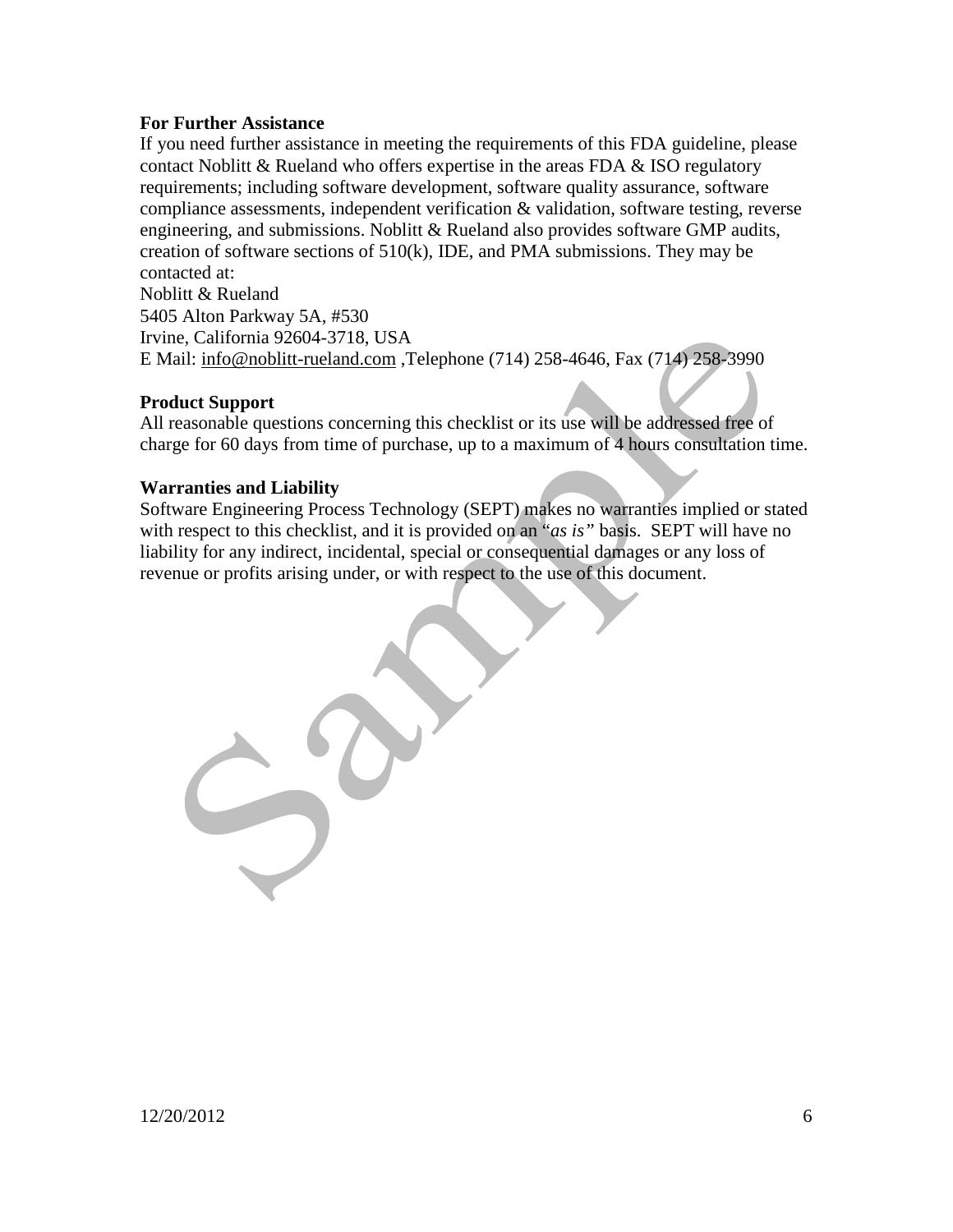### **Section 2 GENERAL PRINCIPLES OF SOFTWARE VALIDATION - EVIDENCE CHECKLIST BY CLAUSE**

| PRINCIPLES OF SOFTWARE          | <b>POLICIES</b> and       | <b>PLANS</b>       | <b>RECORDS</b>            | <b>DOCUMENTS</b> | <b>AUDITS</b> and                |
|---------------------------------|---------------------------|--------------------|---------------------------|------------------|----------------------------------|
| <b>VALIDATION CLAUSE</b>        | <b>PROCEDURES</b>         |                    |                           |                  | <b>REVIEWS</b>                   |
| <b>NUMBER AND NAME</b>          |                           |                    |                           |                  |                                  |
| $2.0$ Scope                     |                           |                    |                           |                  |                                  |
| 2.1 Applicability               |                           |                    |                           |                  |                                  |
| 2.2 Audience                    |                           |                    |                           |                  |                                  |
| 2.3 The Least Burdensome        |                           |                    |                           |                  |                                  |
| Approach                        |                           |                    |                           |                  |                                  |
| 2.4 Regulatory Requirements for | Guidance for<br>$\bullet$ | Guidance for<br>lo | Guidance for<br>$\bullet$ | Guidance for     | <b>Guidance for</b><br>$\bullet$ |
| Software Validation             | Industry, FDA             | Industry, FDA      | Industry, FDA             | Industry, FDA    | Industry, FDA                    |
|                                 | Reviewers, and            | Reviewers, and     | Reviewers, and            | Reviewers, and   | Reviewers,                       |
|                                 | Compliance                | Compliance         | Compliance                | Compliance       | and                              |
|                                 | Off-the Shelf             | Off-the Shelf      | Off-the Shelf             | Off-the Shelf    | Compliance                       |
|                                 | Software Use              | Software Use       | Software Use in           | Software Use     | <b>Off-the Shelf</b>             |
|                                 | in Medical                | in Medical         | Medical                   | in Medical       | <b>Software Use</b>              |
|                                 | Devices                   | Devices            | Devices                   | Devices          | in Medical                       |
|                                 | Requirements              | Requirements       | Requirements              | Requirements     | <b>Devices</b>                   |
|                                 | for                       | for Plans*         | for Records*              | for              | <b>Requirements</b>              |
|                                 | Procedures*               |                    |                           | Documents*       | for Audits*                      |
|                                 |                           |                    |                           |                  | Guidance for                     |
|                                 |                           |                    |                           |                  | Industry, FDA                    |
|                                 |                           |                    |                           |                  | Reviewers, and                   |
|                                 |                           |                    |                           |                  | Compliance                       |
|                                 |                           |                    |                           |                  | Off-the Shelf                    |
|                                 |                           |                    |                           |                  | Software Use                     |
|                                 |                           |                    |                           |                  | in Medical                       |
|                                 |                           |                    |                           |                  | Devices                          |
|                                 |                           |                    |                           |                  | Requirements                     |
|                                 |                           |                    |                           |                  | for Reviews*                     |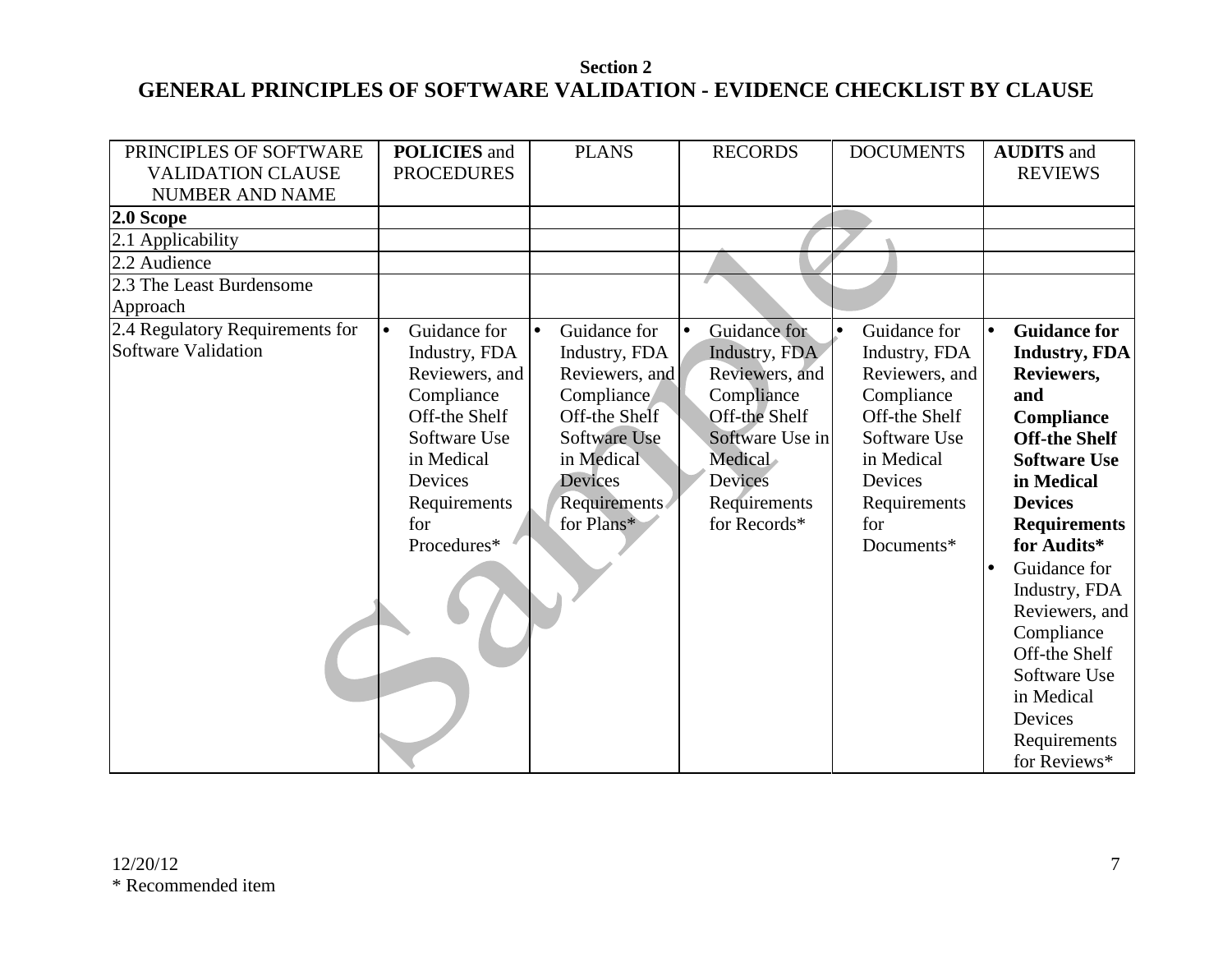### **Section 2 GENERAL PRINCIPLES OF SOFTWARE VALIDATION - EVIDENCE CHECKLIST BY CLAUSE**

| PRINCIPLES OF SOFTWARE             | <b>POLICIES</b> and | <b>PLANS</b> | <b>RECORDS</b> | <b>DOCUMENTS</b> | <b>AUDITS</b> and |
|------------------------------------|---------------------|--------------|----------------|------------------|-------------------|
| <b>VALIDATION CLAUSE</b>           | <b>PROCEDURES</b>   |              |                |                  | <b>REVIEWS</b>    |
| <b>NUMBER AND NAME</b>             |                     |              |                |                  |                   |
| [2.4 Quality System Regulation VS] |                     |              |                |                  |                   |
| <b>Pre-Market submissions</b>      |                     |              |                |                  |                   |
| 3.0 Context for Software           |                     |              |                |                  |                   |
| Validation                         |                     |              |                |                  |                   |
| 3.1 Definitions and Terminology    |                     |              |                |                  |                   |
| 3.1.1 Requirements and             |                     |              |                |                  |                   |
| Specifications                     |                     |              |                |                  |                   |